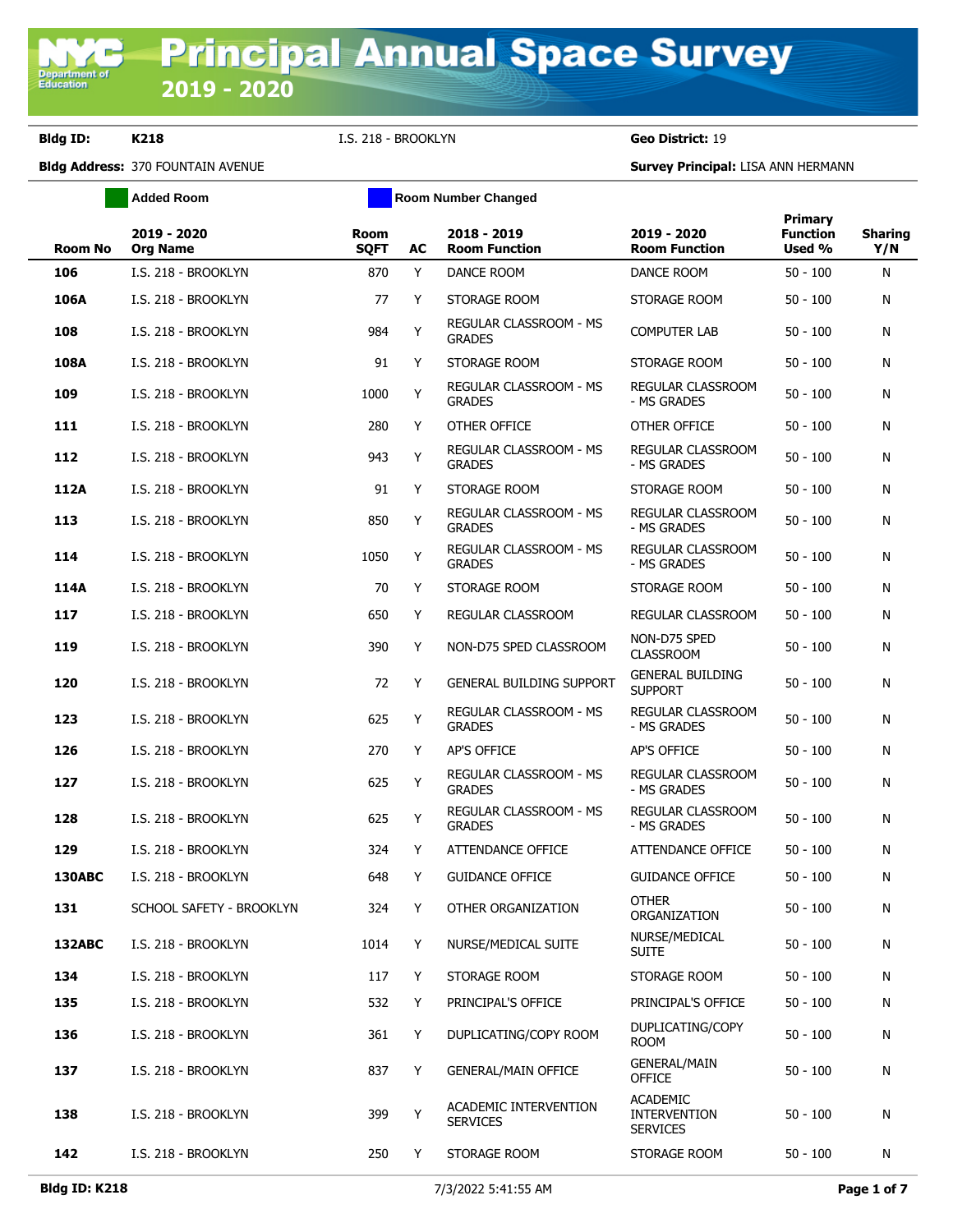|                | <b>Added Room</b>              | <b>Room Number Changed</b> |    |                                                |                                                           |                                             |                       |
|----------------|--------------------------------|----------------------------|----|------------------------------------------------|-----------------------------------------------------------|---------------------------------------------|-----------------------|
| <b>Room No</b> | 2019 - 2020<br><b>Org Name</b> | Room<br><b>SQFT</b>        | AC | 2018 - 2019<br><b>Room Function</b>            | 2019 - 2020<br><b>Room Function</b>                       | <b>Primary</b><br><b>Function</b><br>Used % | <b>Sharing</b><br>Y/N |
| 142A           | I.S. 218 - BROOKLYN            | 84                         | Y  | STORAGE ROOM                                   | STORAGE ROOM                                              | $50 - 100$                                  | N                     |
| 143            | I.S. 218 - BROOKLYN            | 325                        | Y  | <b>GENERAL BUILDING SUPPORT</b>                | <b>GENERAL BUILDING</b><br><b>SUPPORT</b>                 | $50 - 100$                                  | N                     |
| 150            | I.S. 218 - BROOKLYN            | 64                         | Y  | <b>GENERAL BUILDING SUPPORT</b>                | <b>GENERAL BUILDING</b><br><b>SUPPORT</b>                 | $50 - 100$                                  | N                     |
| 152            | SCHOOL SAFETY - BROOKLYN       | 66                         | Υ  | OTHER ORGANIZATION                             | <b>OTHER</b><br>ORGANIZATION                              | $50 - 100$                                  | N                     |
| 154            | I.S. 218 - BROOKLYN            | 55                         | Y  | STORAGE ROOM                                   | STORAGE ROOM                                              | $50 - 100$                                  | N                     |
| 156            | I.S. 218 - BROOKLYN            | 216                        | Y  | <b>COACH'S OFFICE</b>                          | <b>COACH'S OFFICE</b>                                     | $50 - 100$                                  | N                     |
| 158            | I.S. 218 - BROOKLYN            | 180                        | Y  | <b>COACH'S OFFICE</b>                          | <b>COACH'S OFFICE</b>                                     | $50 - 100$                                  | N                     |
| 160            | I.S. 218 - BROOKLYN            | 414                        | Υ  | GENERAL BUILDING SUPPORT                       | <b>GENERAL BUILDING</b><br><b>SUPPORT</b>                 | $50 - 100$                                  | N                     |
| 164            | I.S. 218 - BROOKLYN            | 2400                       | Y  | <b>GENERAL BUILDING SUPPORT</b>                | <b>GENERAL BUILDING</b><br><b>SUPPORT</b>                 | $50 - 100$                                  | N                     |
| 204            | I.S. 218 - BROOKLYN            | 162                        | Y  | SOCIAL WORKER/COUNSELOR                        | <b>SOCIAL</b><br>WORKER/COUNSELOR                         | $50 - 100$                                  | N                     |
| 205            | I.S. 218 - BROOKLYN            | 234                        | Y  | STORAGE ROOM                                   | STORAGE ROOM                                              | $50 - 100$                                  | N                     |
| 206            | I.S. 218 - BROOKLYN            | 936                        | Υ  | <b>REGULAR CLASSROOM - MS</b><br><b>GRADES</b> | REGULAR CLASSROOM<br>- MS GRADES                          | $50 - 100$                                  | N                     |
| 207            | I.S. 218 - BROOKLYN            | 325                        | Υ  | ACADEMIC INTERVENTION<br><b>SERVICES</b>       | <b>ACADEMIC</b><br><b>INTERVENTION</b><br><b>SERVICES</b> | $50 - 100$                                  | N                     |
| 208            | I.S. 218 - BROOKLYN            | 851                        | Υ  | REGULAR CLASSROOM - MS<br><b>GRADES</b>        | REGULAR CLASSROOM<br>- MS GRADES                          | $50 - 100$                                  | N                     |
| 208A           | I.S. 218 - BROOKLYN            | 81                         | Y  | STORAGE ROOM                                   | STORAGE ROOM                                              | $50 - 100$                                  | N                     |
| 209            | I.S. 218 - BROOKLYN            | 432                        | Υ  | REGULAR CLASSROOM - MS<br><b>GRADES</b>        | REGULAR CLASSROOM<br>- MS GRADES                          | $50 - 100$                                  | N                     |
| 211            | I.S. 218 - BROOKLYN            | 286                        | Y  | <b>OTHER OFFICE</b>                            | <b>OTHER OFFICE</b>                                       | $50 - 100$                                  | N                     |
| 212            | I.S. 218 - BROOKLYN            | 943                        | Y  | <b>COMPUTER LAB</b>                            | <b>COMPUTER LAB</b>                                       | $50 - 100$                                  | N                     |
| 212A           | I.S. 218 - BROOKLYN            | 105                        | Y  | STORAGE ROOM                                   | STORAGE ROOM                                              | $50 - 100$                                  | N                     |
| 213            | I.S. 218 - BROOKLYN            | 437                        | Y  | NON-D75 SPED CLASSROOM                         | NON-D75 SPED<br><b>CLASSROOM</b>                          | $50 - 100$                                  | N                     |
| 214            | I.S. 218 - BROOKLYN            | 1148                       | Y  | <b>REGULAR CLASSROOM - MS</b><br><b>GRADES</b> | REGULAR CLASSROOM<br>- MS GRADES                          | $50 - 100$                                  | N                     |
| 214A           | I.S. 218 - BROOKLYN            | 70                         | Y  | <b>GENERAL BUILDING SUPPORT</b>                | <b>GENERAL BUILDING</b><br><b>SUPPORT</b>                 | $50 - 100$                                  | N                     |
| 215            | I.S. 218 - BROOKLYN            | 312                        | Y  | <b>RESOURCE ROOM</b>                           | <b>RESOURCE ROOM</b>                                      | $50 - 100$                                  | N                     |
| 217            | I.S. 218 - BROOKLYN            | 572                        | Y  | <b>GENERAL BUILDING SUPPORT</b>                | <b>GENERAL BUILDING</b><br><b>SUPPORT</b>                 | $50 - 100$                                  | N                     |
| 218            | I.S. 218 - BROOKLYN            | 168                        | Y  | <b>GENERAL BUILDING SUPPORT</b>                | <b>GENERAL BUILDING</b><br><b>SUPPORT</b>                 | $50 - 100$                                  | N                     |
| 220            | I.S. 218 - BROOKLYN            | 72                         | Y  | GENERAL BUILDING SUPPORT                       | <b>GENERAL BUILDING</b><br><b>SUPPORT</b>                 | $50 - 100$                                  | N                     |
| 221            | I.S. 218 - BROOKLYN            | 575                        | Y  | REGULAR CLASSROOM - MS<br><b>GRADES</b>        | REGULAR CLASSROOM<br>- MS GRADES                          | $50 - 100$                                  | N                     |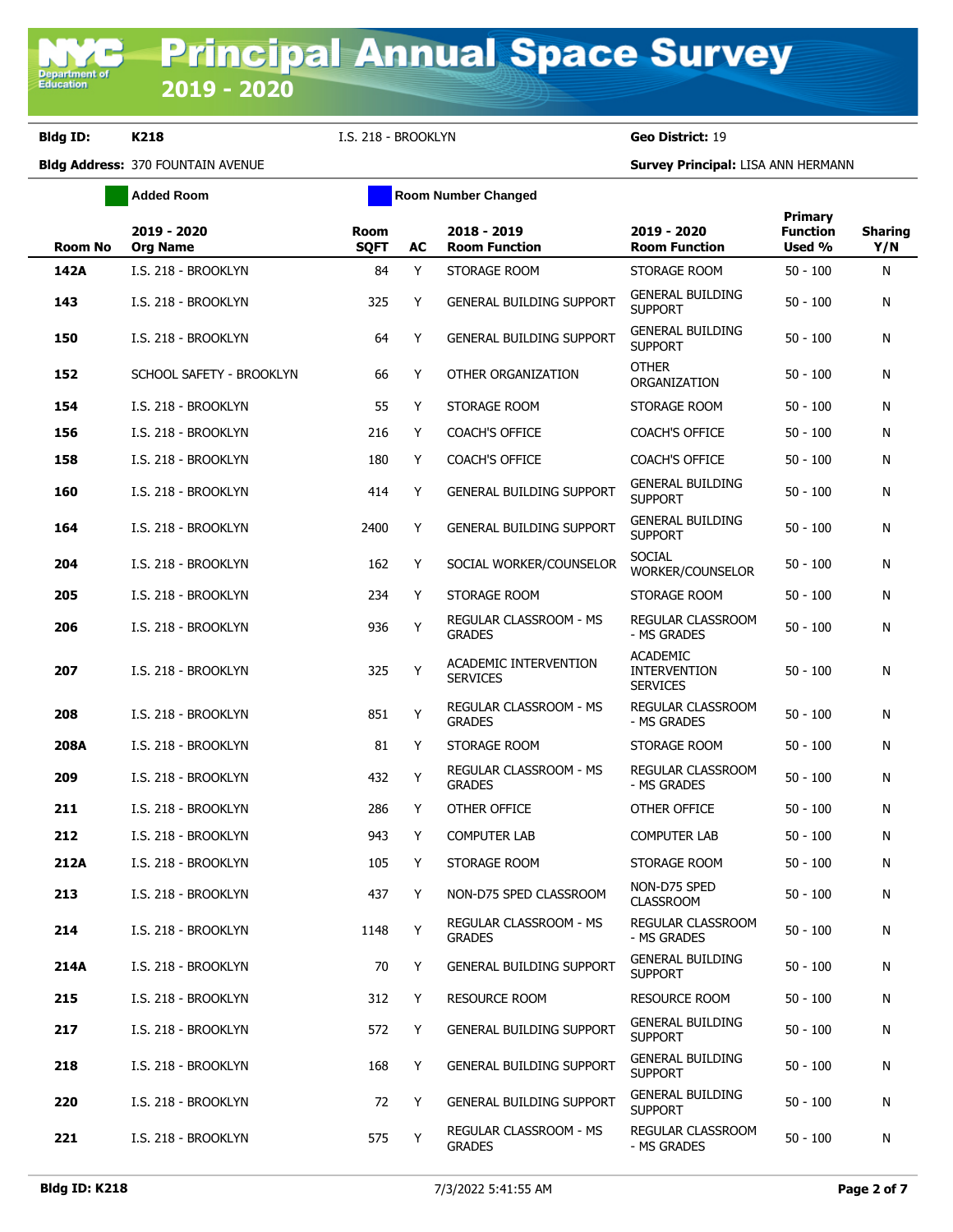**Added Room Room Room Number Changed** 

| <b>Room No</b> | 2019 - 2020<br><b>Org Name</b>              | <b>Room</b><br><b>SQFT</b> | AC | 2018 - 2019<br><b>Room Function</b>             | 2019 - 2020<br><b>Room Function</b>                       | Primary<br><b>Function</b><br>Used % | <b>Sharing</b><br>Y/N |
|----------------|---------------------------------------------|----------------------------|----|-------------------------------------------------|-----------------------------------------------------------|--------------------------------------|-----------------------|
| 225            | I.S. 218 - BROOKLYN                         | 624                        | Y  | REGULAR CLASSROOM - MS<br><b>GRADES</b>         | REGULAR CLASSROOM<br>- MS GRADES                          | $50 - 100$                           | N                     |
| 226            | I.S. 218 - BROOKLYN                         | 600                        | Y  | REGULAR CLASSROOM - MS<br><b>GRADES</b>         | REGULAR CLASSROOM<br>- MS GRADES                          | $50 - 100$                           | N                     |
| 228            | I.S. 218 - BROOKLYN                         | 625                        | Y  | REGULAR CLASSROOM - MS<br><b>GRADES</b>         | REGULAR CLASSROOM<br>- MS GRADES                          | $50 - 100$                           | N                     |
| 229            | I.S. 218 - BROOKLYN                         | 625                        | Y  | <b>REGULAR CLASSROOM - MS</b><br><b>GRADES</b>  | REGULAR CLASSROOM<br>- MS GRADES                          | $50 - 100$                           | N                     |
| 231            | I.S. 218 - BROOKLYN                         | 625                        | Y  | REGULAR CLASSROOM - MS<br><b>GRADES</b>         | <b>REGULAR CLASSROOM</b><br>- MS GRADES                   | $50 - 100$                           | N                     |
| 233            | I.S. 218 - BROOKLYN                         | 600                        | Y  | REGULAR CLASSROOM - MS<br><b>GRADES</b>         | REGULAR CLASSROOM<br>- MS GRADES                          | $50 - 100$                           | N                     |
| 234            | I.S. 218 - BROOKLYN                         | 2132                       | Y  | <b>LIBRARY</b>                                  | LIBRARY                                                   | $50 - 100$                           | N                     |
| 235            | SCHOOL SAFETY - BROOKLYN                    | 308                        | Y  | OTHER ORGANIZATION                              | <b>OTHER</b><br>ORGANIZATION                              | $50 - 100$                           | N                     |
| 237            | I.S. 218 - BROOKLYN                         | 360                        | Y  | <b>ACADEMIC INTERVENTION</b><br><b>SERVICES</b> | <b>ACADEMIC</b><br><b>INTERVENTION</b><br><b>SERVICES</b> | $50 - 100$                           | N                     |
| 244            | I.S. 218 - BROOKLYN                         | 368                        | Y  | NON-D75 SPED CLASSROOM                          | NON-D75 SPED<br><b>CLASSROOM</b>                          | $50 - 100$                           | N                     |
| 245            | I.S. 218 - BROOKLYN                         | 420                        | Y  | NON-D75 SPED CLASSROOM                          | NON-D75 SPED<br><b>CLASSROOM</b>                          | $50 - 100$                           | N                     |
| 246            | I.S. 218 - BROOKLYN                         | 675                        | Y  | REGULAR CLASSROOM - MS<br><b>GRADES</b>         | <b>REGULAR CLASSROOM</b><br>- MS GRADES                   | $50 - 100$                           | N                     |
| 304            | SCHOOL FOR CLASSICS HS -<br><b>BROOKLYN</b> | 162                        | Y  | STORAGE ROOM                                    | STORAGE ROOM                                              | $50 - 100$                           | N                     |
| 305            | SCHOOL FOR CLASSICS HS -<br><b>BROOKLYN</b> | 208                        | Y  | STORAGE ROOM                                    | STORAGE ROOM                                              | $50 - 100$                           | N                     |
| 306            | SCHOOL FOR CLASSICS HS -<br><b>BROOKLYN</b> | 975                        | Y  | REGULAR CLASSROOM - HS<br><b>GRADES</b>         | REGULAR CLASSROOM<br>- HS GRADES                          | $50 - 100$                           | N                     |
| 308            | SCHOOL FOR CLASSICS HS -<br><b>BROOKLYN</b> | 864                        | Y  | <b>REGULAR CLASSROOM</b>                        | REGULAR CLASSROOM                                         | $50 - 100$                           | N                     |
| 308A           | SCHOOL FOR CLASSICS HS -<br><b>BROOKLYN</b> | 90                         | Y  | STORAGE ROOM                                    | STORAGE ROOM                                              | $50 - 100$                           | N                     |
| 309            | SCHOOL FOR CLASSICS HS -<br><b>BROOKLYN</b> | 768                        | Y  | REGULAR CLASSROOM                               | <b>REGULAR CLASSROOM</b>                                  | $50 - 100$                           | N                     |
| 311            | SCHOOL FOR CLASSICS HS -<br><b>BROOKLYN</b> | 299                        | Y  | <b>DEAN'S OFFICE</b>                            | <b>DEAN'S OFFICE</b>                                      | $50 - 100$                           | N                     |
| 312            | SCHOOL FOR CLASSICS HS -<br><b>BROOKLYN</b> | 920                        | Y  | SPECIAL ED SUPPORT                              | SPECIAL ED SUPPORT                                        | $50 - 100$                           | N                     |
| 312A           | SCHOOL FOR CLASSICS HS -<br><b>BROOKLYN</b> | 90                         | Y  | STORAGE ROOM                                    | STORAGE ROOM                                              | $50 - 100$                           | N                     |
| 313            | SCHOOL FOR CLASSICS HS -<br><b>BROOKLYN</b> | 884                        | Y  | REGULAR CLASSROOM - HS<br><b>GRADES</b>         | REGULAR CLASSROOM<br>- HS GRADES                          | $50 - 100$                           | N                     |
| 314            | SCHOOL FOR CLASSICS HS -<br><b>BROOKLYN</b> | 920                        | Y  | <b>REGULAR CLASSROOM - HS</b><br><b>GRADES</b>  | REGULAR CLASSROOM<br>- HS GRADES                          | $50 - 100$                           | N                     |
| 314A           | SCHOOL FOR CLASSICS HS -<br><b>BROOKLYN</b> | 90                         | Y  | STORAGE ROOM                                    | STORAGE ROOM                                              | $50 - 100$                           | N                     |
| 317            | SCHOOL FOR CLASSICS HS -<br><b>BROOKLYN</b> | 650                        | Y  | REGULAR CLASSROOM - HS<br><b>GRADES</b>         | REGULAR CLASSROOM<br>- HS GRADES                          | $50 - 100$                           | N                     |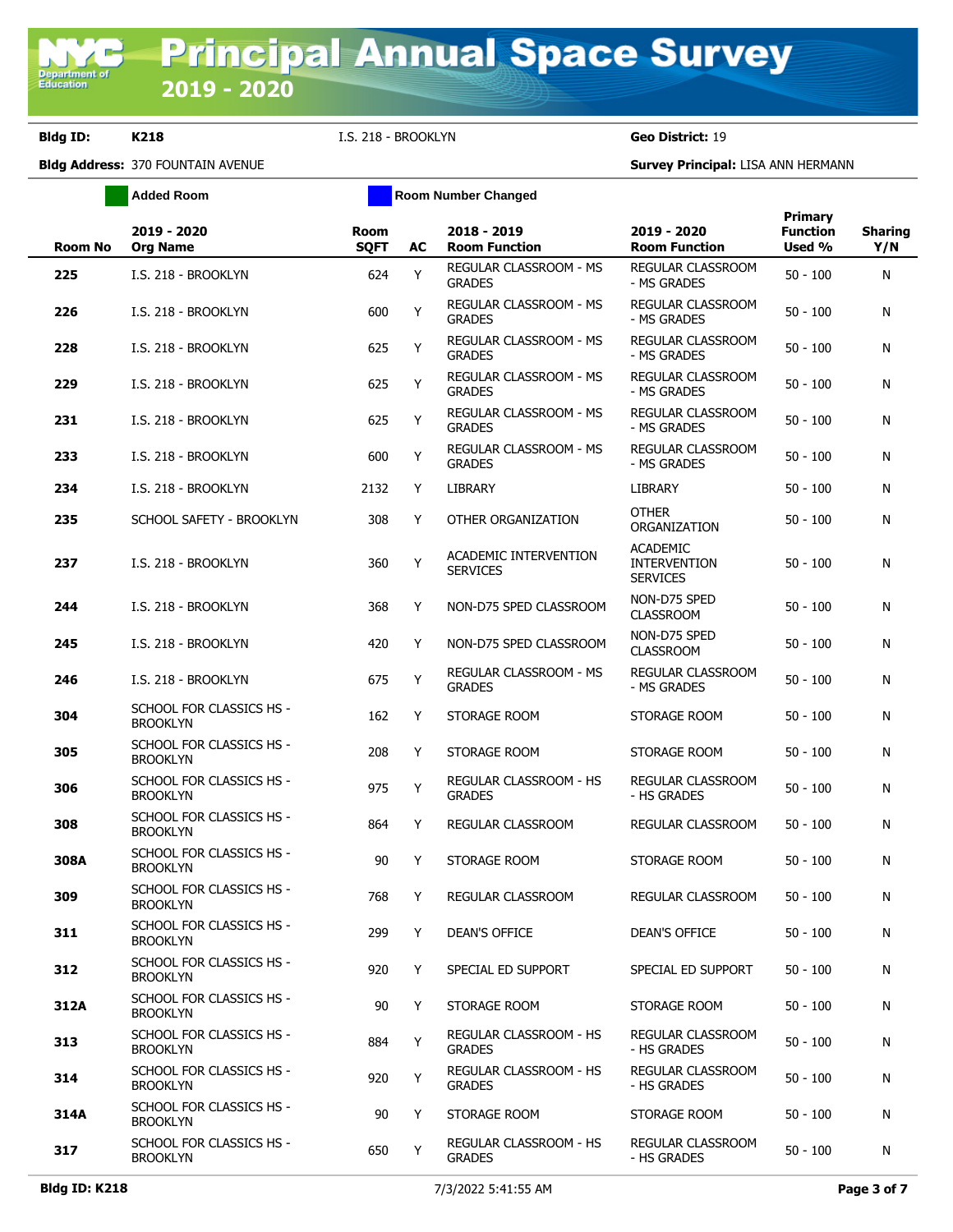**Added Room Room Room Number Changed** 

| <b>Room No</b> | 2019 - 2020<br><b>Org Name</b>               | <b>Room</b><br><b>SQFT</b> | AC | 2018 - 2019<br><b>Room Function</b>            | 2019 - 2020<br><b>Room Function</b>       | Primary<br><b>Function</b><br>Used % | <b>Sharing</b><br>Y/N |
|----------------|----------------------------------------------|----------------------------|----|------------------------------------------------|-------------------------------------------|--------------------------------------|-----------------------|
| 319            | SCHOOL FOR CLASSICS HS -<br><b>BROOKLYN</b>  | 625                        | Y  | <b>REGULAR CLASSROOM - HS</b><br><b>GRADES</b> | <b>REGULAR CLASSROOM</b><br>- HS GRADES   | $50 - 100$                           | N                     |
| 320            | SCHOOL FOR CLASSICS HS -<br><b>BROOKLYN</b>  | 72                         | Y  | <b>GENERAL BUILDING SUPPORT</b>                | <b>GENERAL BUILDING</b><br><b>SUPPORT</b> | 50 - 100                             | N                     |
| 323            | SCHOOL FOR CLASSICS HS -<br><b>BROOKLYN</b>  | 625                        | Y  | REGULAR CLASSROOM - HS<br><b>GRADES</b>        | REGULAR CLASSROOM<br>- HS GRADES          | 50 - 100                             | N                     |
| 324            | SCHOOL FOR CLASSICS HS -<br><b>BROOKLYN</b>  | 336                        | Y  | AP'S OFFICE                                    | <b>AP'S OFFICE</b>                        | $50 - 100$                           | N                     |
| 326            | SCHOOL FOR CLASSICS HS -<br><b>BROOKLYN</b>  | 625                        | Y  | REGULAR CLASSROOM - HS<br><b>GRADES</b>        | REGULAR CLASSROOM<br>- HS GRADES          | 50 - 100                             | N                     |
| 327            | SCHOOL FOR CLASSICS HS -<br><b>BROOKLYN</b>  | 625                        | Y  | REGULAR CLASSROOM - HS<br><b>GRADES</b>        | <b>REGULAR CLASSROOM</b><br>- HS GRADES   | $50 - 100$                           | N                     |
| 328            | SCHOOL FOR CLASSICS HS -<br><b>BROOKLYN</b>  | 625                        | Y  | REGULAR CLASSROOM - HS<br><b>GRADES</b>        | REGULAR CLASSROOM<br>- HS GRADES          | $50 - 100$                           | N                     |
| 329            | SCHOOL FOR CLASSICS HS -<br><b>BROOKLYN</b>  | 625                        | Y  | REGULAR CLASSROOM - HS<br><b>GRADES</b>        | <b>REGULAR CLASSROOM</b><br>- HS GRADES   | $50 - 100$                           | N                     |
| 332            | SCHOOL FOR CLASSICS HS -<br><b>BROOKLYN</b>  | 625                        | Y  | REGULAR CLASSROOM - HS<br><b>GRADES</b>        | REGULAR CLASSROOM<br>- HS GRADES          | $50 - 100$                           | N                     |
| 333            | SCHOOL FOR CLASSICS HS -<br><b>BROOKLYN</b>  | 625                        | Y  | REGULAR CLASSROOM - HS<br><b>GRADES</b>        | REGULAR CLASSROOM<br>- HS GRADES          | $50 - 100$                           | N                     |
| 334            | SCHOOL FOR CLASSICS HS -<br><b>BROOKLYN</b>  | 675                        | Y  | REGULAR CLASSROOM - HS<br><b>GRADES</b>        | REGULAR CLASSROOM<br>- HS GRADES          | 50 - 100                             | N                     |
| 337            | SCHOOL FOR CLASSICS HS -<br><b>BROOKLYN</b>  | 324                        | Y  | <b>GENERAL/MAIN OFFICE</b>                     | <b>GENERAL/MAIN</b><br><b>OFFICE</b>      | $50 - 100$                           | N                     |
| 339            | SCHOOL FOR CLASSICS HS -<br><b>BROOKLYN</b>  | 726                        | Y  | REGULAR CLASSROOM - HS<br><b>GRADES</b>        | REGULAR CLASSROOM<br>- HS GRADES          | $50 - 100$                           | N                     |
| 344            | SCHOOL FOR CLASSICS HS -<br><b>BROOKLYN</b>  | 609                        | Y  | PRINCIPAL'S OFFICE                             | PRINCIPAL'S OFFICE                        | 50 - 100                             | N                     |
| 346            | SCHOOL FOR CLASSICS HS -<br><b>BROOKLYN</b>  | 850                        | Y  | REGULAR CLASSROOM                              | REGULAR CLASSROOM                         | $50 - 100$                           | N                     |
| 405            | ACHIEVEMENT FIRST BROOKLYN<br><b>ACADEMY</b> | 234                        | Y  | STORAGE ROOM                                   | STORAGE ROOM                              | 50 - 100                             | N                     |
| 406            | ACHIEVEMENT FIRST BROOKLYN<br><b>ACADEMY</b> | 625                        | Y  | REGULAR CLASSROOM - HS<br><b>GRADES</b>        | <b>VACANT</b>                             | 50 - 100                             | N                     |
| 408            | ACHIEVEMENT FIRST BROOKLYN<br><b>ACADEMY</b> | 625                        | Y  | REGULAR CLASSROOM - HS<br><b>GRADES</b>        | <b>VACANT</b>                             | $50 - 100$                           | N                     |
| 409            | I.S. 218 - BROOKLYN                          | 338                        | Y  | SCIENCE PREP ROOM                              | SCIENCE PREP ROOM                         | $50 - 100$                           | N                     |
| 410            | ACHIEVEMENT FIRST BROOKLYN<br>ACADEMY        | 600                        | Y  | <b>COMPUTER LAB</b>                            | <b>VACANT</b>                             | $50 - 100$                           | N                     |
| 411            | SCHOOL FOR CLASSICS HS -<br><b>BROOKLYN</b>  | 924                        | Y  | <b>SCIENCE LAB</b>                             | <b>SCIENCE LAB</b>                        | $50 - 100$                           | N                     |
| 412            | ACHIEVEMENT FIRST BROOKLYN<br><b>ACADEMY</b> | 650                        | Y  | <b>REGULAR CLASSROOM - HS</b><br><b>GRADES</b> | <b>SCIENCE LAB</b>                        | $50 - 100$                           | N                     |
| 413            | ACHIEVEMENT FIRST BROOKLYN<br><b>ACADEMY</b> | 600                        | Y  | REGULAR CLASSROOM - HS<br><b>GRADES</b>        | <b>VACANT</b>                             | $50 - 100$                           | N                     |
| 417            | ACHIEVEMENT FIRST BROOKLYN<br><b>ACADEMY</b> | 650                        | Y  | REGULAR CLASSROOM - HS<br><b>GRADES</b>        | <b>MUSIC ROOM</b>                         | 50 - 100                             | N                     |
| 419            | ACHIEVEMENT FIRST BROOKLYN<br><b>ACADEMY</b> | 625                        | Y  | <b>FUNDED - ESL</b>                            | DANCE ROOM                                | 50 - 100                             | N                     |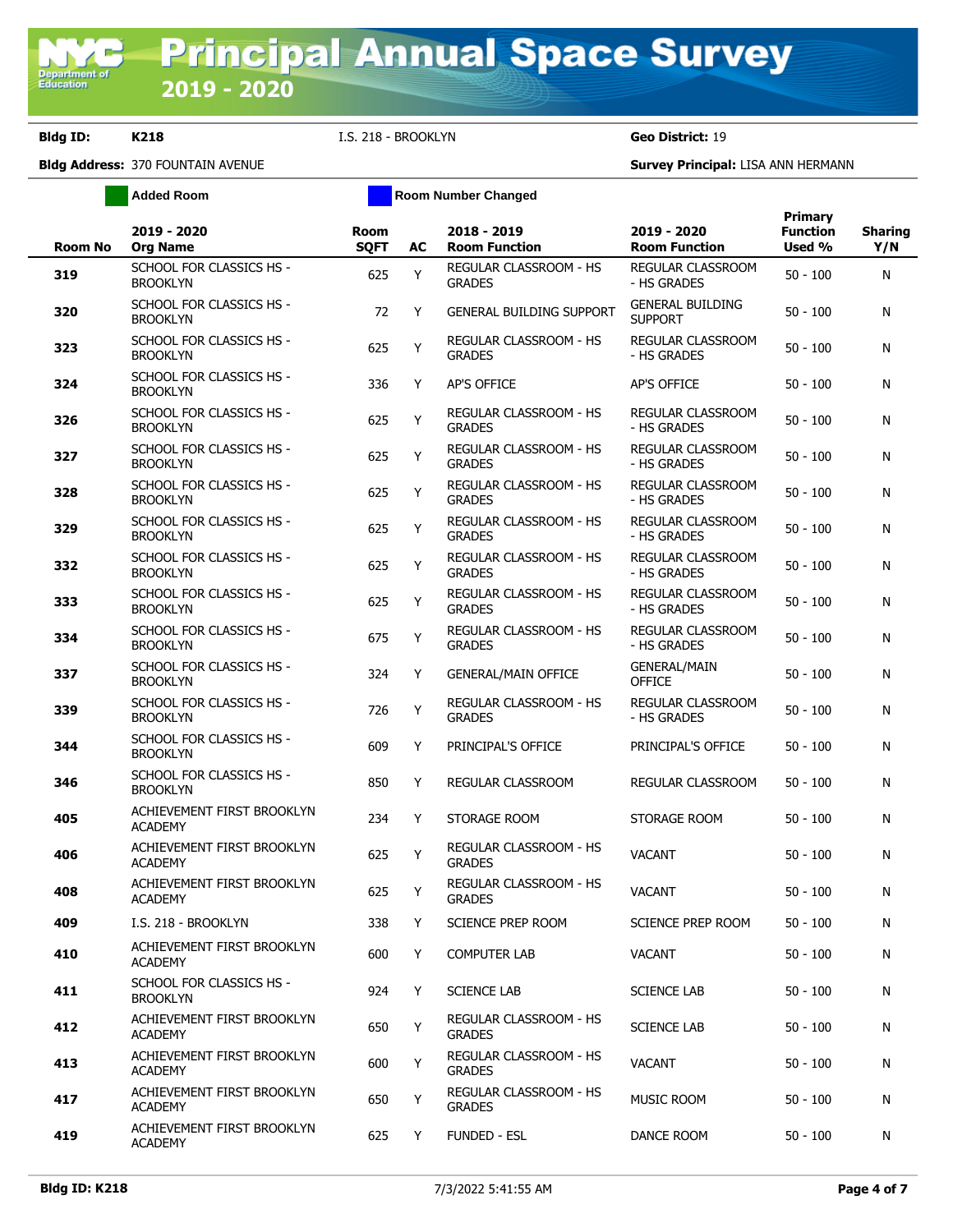**Added Room Room Room Number Changed** 

| <b>Room No</b> | 2019 - 2020<br><b>Org Name</b>               | Room<br><b>SQFT</b> | AC | 2018 - 2019<br><b>Room Function</b>     | 2019 - 2020<br><b>Room Function</b>       | <b>Primary</b><br><b>Function</b><br>Used % | <b>Sharing</b><br>Y/N |
|----------------|----------------------------------------------|---------------------|----|-----------------------------------------|-------------------------------------------|---------------------------------------------|-----------------------|
| 420            | ACHIEVEMENT FIRST BROOKLYN<br><b>ACADEMY</b> | 72                  | Y  | <b>GENERAL BUILDING SUPPORT</b>         | <b>GENERAL BUILDING</b><br><b>SUPPORT</b> | $50 - 100$                                  | N                     |
| 423            | ACHIEVEMENT FIRST BROOKLYN<br><b>ACADEMY</b> | 625                 | Y  | REGULAR CLASSROOM - HS<br><b>GRADES</b> | <b>THEATRE</b><br>ARTS/DRAMA              | $50 - 100$                                  | N                     |
| 424            | ACHIEVEMENT FIRST BROOKLYN<br><b>ACADEMY</b> | 324                 | Y  | <b>GUIDANCE OFFICE</b>                  | <b>GUIDANCE OFFICE</b>                    | $50 - 100$                                  | N                     |
| 426            | ACHIEVEMENT FIRST BROOKLYN<br><b>ACADEMY</b> | 625                 | Υ  | REGULAR CLASSROOM - HS<br><b>GRADES</b> | <b>AUXILIARY EXERCISE</b><br><b>ROOM</b>  | $50 - 100$                                  | N                     |
| 427            | ACHIEVEMENT FIRST BROOKLYN<br><b>ACADEMY</b> | 625                 | Y  | NON-D75 SPED CLASSROOM                  | NON-D75 SPED<br><b>CLASSROOM</b>          | $50 - 100$                                  | N                     |
| 428            | SCHOOL SAFETY - BROOKLYN                     | 625                 | Υ  | REGULAR CLASSROOM - HS<br><b>GRADES</b> | REGULAR CLASSROOM<br>- HS GRADES          | $50 - 100$                                  | N                     |
| 429            | ACHIEVEMENT FIRST BROOKLYN<br><b>ACADEMY</b> | 625                 | Y  | NON-D75 SPED CLASSROOM                  | NON-D75 SPED<br><b>CLASSROOM</b>          | $50 - 100$                                  | N                     |
| 432            | ACHIEVEMENT FIRST BROOKLYN<br><b>ACADEMY</b> | 625                 | Υ  | REGULAR CLASSROOM - HS<br><b>GRADES</b> | REGULAR CLASSROOM<br>- MS GRADES          | $50 - 100$                                  | N                     |
| 433            | ACHIEVEMENT FIRST BROOKLYN<br><b>ACADEMY</b> | 625                 | Y  | NON-D75 SPED CLASSROOM                  | NON-D75 SPED<br><b>CLASSROOM</b>          | $50 - 100$                                  | N                     |
| 434            | ACHIEVEMENT FIRST BROOKLYN<br><b>ACADEMY</b> | 702                 | Υ  | <b>GENERAL/MAIN OFFICE</b>              | NON-D75 SPED<br><b>CLASSROOM</b>          | $50 - 100$                                  | N                     |
| 437            | ACHIEVEMENT FIRST BROOKLYN<br><b>ACADEMY</b> | 324                 | Y  | OTHER OFFICE                            | OTHER OFFICE                              | $50 - 100$                                  | N                     |
| 441            | ACHIEVEMENT FIRST BROOKLYN<br><b>ACADEMY</b> | 858                 | Y  | THEATRE ARTS/DRAMA                      | <b>THEATRE</b><br>ARTS/DRAMA              | $50 - 100$                                  | N                     |
| 444            | ACHIEVEMENT FIRST BROOKLYN<br><b>ACADEMY</b> | 609                 | Y  | PRINCIPAL'S OFFICE                      | <b>GENERAL/MAIN</b><br><b>OFFICE</b>      | $50 - 100$                                  | N                     |
| 446            | ACHIEVEMENT FIRST BROOKLYN<br><b>ACADEMY</b> | 918                 | Y  | THEATRE ARTS/DRAMA                      | LIBRARY                                   | $50 - 100$                                  | N                     |
| <b>AUD</b>     | I.S. 218 - BROOKLYN                          | 5538                | Y  | <b>AUDITORIUM</b>                       | <b>AUDITORIUM</b>                         | $50 - 100$                                  | N                     |
| <b>AUD-A</b>   | I.S. 218 - BROOKLYN                          | 288                 | Y  | STORAGE ROOM                            | STORAGE ROOM                              | $50 - 100$                                  | N                     |
| <b>B11</b>     | I.S. 218 - BROOKLYN                          | 247                 | Y  | STORAGE ROOM                            | STORAGE ROOM                              | $50 - 100$                                  | N                     |
| <b>B12</b>     | I.S. 218 - BROOKLYN                          | 128                 | Y  | STORAGE ROOM                            | STORAGE ROOM                              | $50 - 100$                                  | N                     |
| <b>B14-A</b>   | I.S. 218 - BROOKLYN                          | 132                 | Y  | STORAGE ROOM                            | STORAGE ROOM                              | $50 - 100$                                  | N                     |
| <b>B14-BR</b>  | I.S. 218 - BROOKLYN                          | 4740                | Y  | <b>GENERAL BUILDING SUPPORT</b>         | <b>GENERAL BUILDING</b><br><b>SUPPORT</b> | $50 - 100$                                  | N                     |
| <b>B15</b>     | I.S. 218 - BROOKLYN                          | 304                 | Y  | STORAGE ROOM                            | STORAGE ROOM                              | $50 - 100$                                  | N                     |
| <b>B17</b>     | I.S. 218 - BROOKLYN                          | 315                 | Y  | ART ROOM                                | ART ROOM                                  | $50 - 100$                                  | N                     |
| <b>B18</b>     | I.S. 218 - BROOKLYN                          | 66                  | Y  | <b>GENERAL BUILDING SUPPORT</b>         | <b>GENERAL BUILDING</b><br><b>SUPPORT</b> | $50 - 100$                                  | N                     |
| <b>B19</b>     | I.S. 218 - BROOKLYN                          | 3534                | Υ  | <b>GENERAL BUILDING SUPPORT</b>         | <b>GENERAL BUILDING</b><br><b>SUPPORT</b> | $50 - 100$                                  | N                     |
| <b>B2</b>      | I.S. 218 - BROOKLYN                          | 120                 | Y  | <b>GENERAL BUILDING SUPPORT</b>         | <b>GENERAL BUILDING</b><br><b>SUPPORT</b> | $50 - 100$                                  | N                     |
| B21            | I.S. 218 - BROOKLYN                          | 153                 | Y  | STORAGE ROOM                            | STORAGE ROOM                              | $50 - 100$                                  | N                     |
| <b>B22</b>     | SCHOOL FOR CLASSICS HS -<br><b>BROOKLYN</b>  | 1147                | Y  | THEATRE ARTS/DRAMA                      | <b>THEATRE</b><br>ARTS/DRAMA              | $50 - 100$                                  | N                     |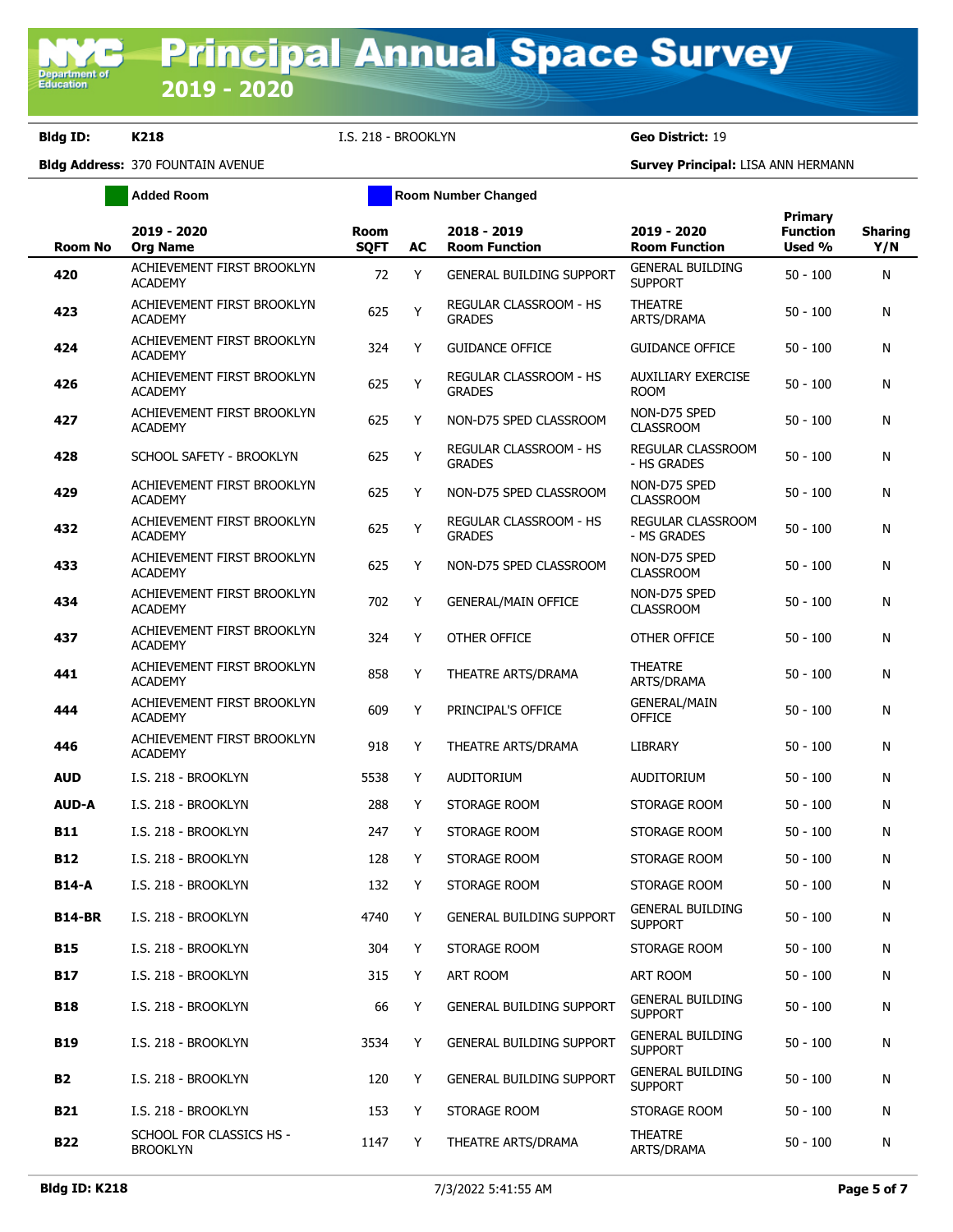**Bldg Address:** 370 FOUNTAIN AVENUE **Survey Principal:** LISA ANN HERMANN

|                | <b>Added Room</b>                                                                                                                         |                            |    |                                     |                                           |                                             |                       |
|----------------|-------------------------------------------------------------------------------------------------------------------------------------------|----------------------------|----|-------------------------------------|-------------------------------------------|---------------------------------------------|-----------------------|
| <b>Room No</b> | 2019 - 2020<br><b>Org Name</b>                                                                                                            | <b>Room</b><br><b>SQFT</b> | AC | 2018 - 2019<br><b>Room Function</b> | 2019 - 2020<br><b>Room Function</b>       | <b>Primary</b><br><b>Function</b><br>Used % | <b>Sharing</b><br>Y/N |
| <b>B22-A</b>   | I.S. 218 - BROOKLYN                                                                                                                       | 525                        | Y  | STORAGE ROOM                        | STORAGE ROOM                              | $50 - 100$                                  | N                     |
| <b>B23</b>     | I.S. 218 - BROOKLYN                                                                                                                       | 132                        | Y  | MULTI-PURPOSE CLASSROOM             | MULTI-PURPOSE<br><b>CLASSROOM</b>         | $50 - 100$                                  | N                     |
| <b>B25</b>     | I.S. 218 - BROOKLYN                                                                                                                       | 132                        | Y  | STORAGE ROOM                        | STORAGE ROOM                              | $50 - 100$                                  | N                     |
| <b>B27</b>     | I.S. 218 - BROOKLYN                                                                                                                       | 132                        | Y  | STORAGE ROOM                        | STORAGE ROOM                              | $50 - 100$                                  | N                     |
| <b>B2-A</b>    | I.S. 218 - BROOKLYN                                                                                                                       | 286                        | Y  | <b>GENERAL BUILDING SUPPORT</b>     | <b>GENERAL BUILDING</b><br><b>SUPPORT</b> | $50 - 100$                                  | N                     |
| <b>B3</b>      | I.S. 218 - BROOKLYN                                                                                                                       | 338                        | Y  | <b>GENERAL BUILDING SUPPORT</b>     | <b>GENERAL BUILDING</b><br><b>SUPPORT</b> | $50 - 100$                                  | N                     |
| <b>B5</b>      | I.S. 218 - BROOKLYN                                                                                                                       | 1456                       | Y  | <b>GENERAL BUILDING SUPPORT</b>     | <b>GENERAL BUILDING</b><br><b>SUPPORT</b> | $50 - 100$                                  | N                     |
| <b>B8</b>      | I.S. 218 - BROOKLYN                                                                                                                       | 459                        | Y  | <b>GENERAL BUILDING SUPPORT</b>     | <b>GENERAL BUILDING</b><br><b>SUPPORT</b> | $50 - 100$                                  | N                     |
| <b>B9</b>      | I.S. 218 - BROOKLYN                                                                                                                       | 80                         | Y  | <b>GENERAL BUILDING SUPPORT</b>     | <b>GENERAL BUILDING</b><br><b>SUPPORT</b> | $50 - 100$                                  | N                     |
| <b>B9-A</b>    | I.S. 218 - BROOKLYN                                                                                                                       | 532                        | Y  | <b>GENERAL BUILDING SUPPORT</b>     | <b>GENERAL BUILDING</b><br><b>SUPPORT</b> | $50 - 100$                                  | N                     |
| <b>CAFST</b>   | I.S. 218 - BROOKLYN                                                                                                                       | 8184                       | Y  | STUDENT CAFETERIA                   | STUDENT CAFETERIA                         | $50 - 100$                                  | N                     |
| <b>CAFST1</b>  | I.S. 218 - BROOKLYN                                                                                                                       | 989                        | Y  | <b>TEACHER'S CAFETERIA</b>          | <b>TEACHER'S</b><br><b>CAFETERIA</b>      | $50 - 100$                                  | N                     |
| <b>CAFST-A</b> | I.S. 218 - BROOKLYN                                                                                                                       | 390                        | Y  | STORAGE ROOM                        | STORAGE ROOM                              | $50 - 100$                                  | N                     |
| <b>CAFST-B</b> | I.S. 218 - BROOKLYN                                                                                                                       | 391                        | Y  | <b>GENERAL BUILDING SUPPORT</b>     | <b>GENERAL BUILDING</b><br><b>SUPPORT</b> | $50 - 100$                                  | N                     |
| <b>GYM</b>     | I.S. 218 - BROOKLYN                                                                                                                       | 6798                       | Y  | <b>GYMNASIUM</b>                    | <b>GYMNASIUM</b>                          | $50 - 100$                                  | N                     |
| GYM-A          | I.S. 218 - BROOKLYN                                                                                                                       | 154                        | Y  | STORAGE ROOM                        | STORAGE ROOM                              | $50 - 100$                                  | N                     |
| GYM-B          | I.S. 218 - BROOKLYN                                                                                                                       | 190                        | Y  | <b>GENERAL BUILDING SUPPORT</b>     | <b>GENERAL BUILDING</b><br><b>SUPPORT</b> | $50 - 100$                                  | N                     |
| GYM-C          | I.S. 218 - BROOKLYN                                                                                                                       | 216                        | Y  | STORAGE ROOM                        | STORAGE ROOM                              | $50 - 100$                                  | N                     |
| GYM-D          | I.S. 218 - BROOKLYN                                                                                                                       | 105                        | Y  | STORAGE ROOM                        | STORAGE ROOM                              | $50 - 100$                                  | N                     |
| <b>KITCH</b>   | I.S. 218 - BROOKLYN                                                                                                                       | 1462                       | Y  | <b>KITCHEN</b>                      | <b>KITCHEN</b>                            | $50 - 100$                                  | N                     |
| <b>KITCH-A</b> | I.S. 218 - BROOKLYN                                                                                                                       | 336                        | Y  | STORAGE ROOM                        | STORAGE ROOM                              | $50 - 100$                                  | N                     |
|                | How many hallway bathrooms for students are there in your building?<br>Are any of the student bathrooms being shared by multiple schools? |                            |    |                                     |                                           | 13<br>Y                                     |                       |
|                | Are all the student bathrooms open throughout the day?                                                                                    |                            |    | N                                   |                                           |                                             |                       |

**Please identify the number of non-instructional spaces, not reported above,being used for instructional purposes, academic intervention services, or therapeutic or counseling services: <sup>0</sup> Are any of those non-instructional spaces being shared? N**